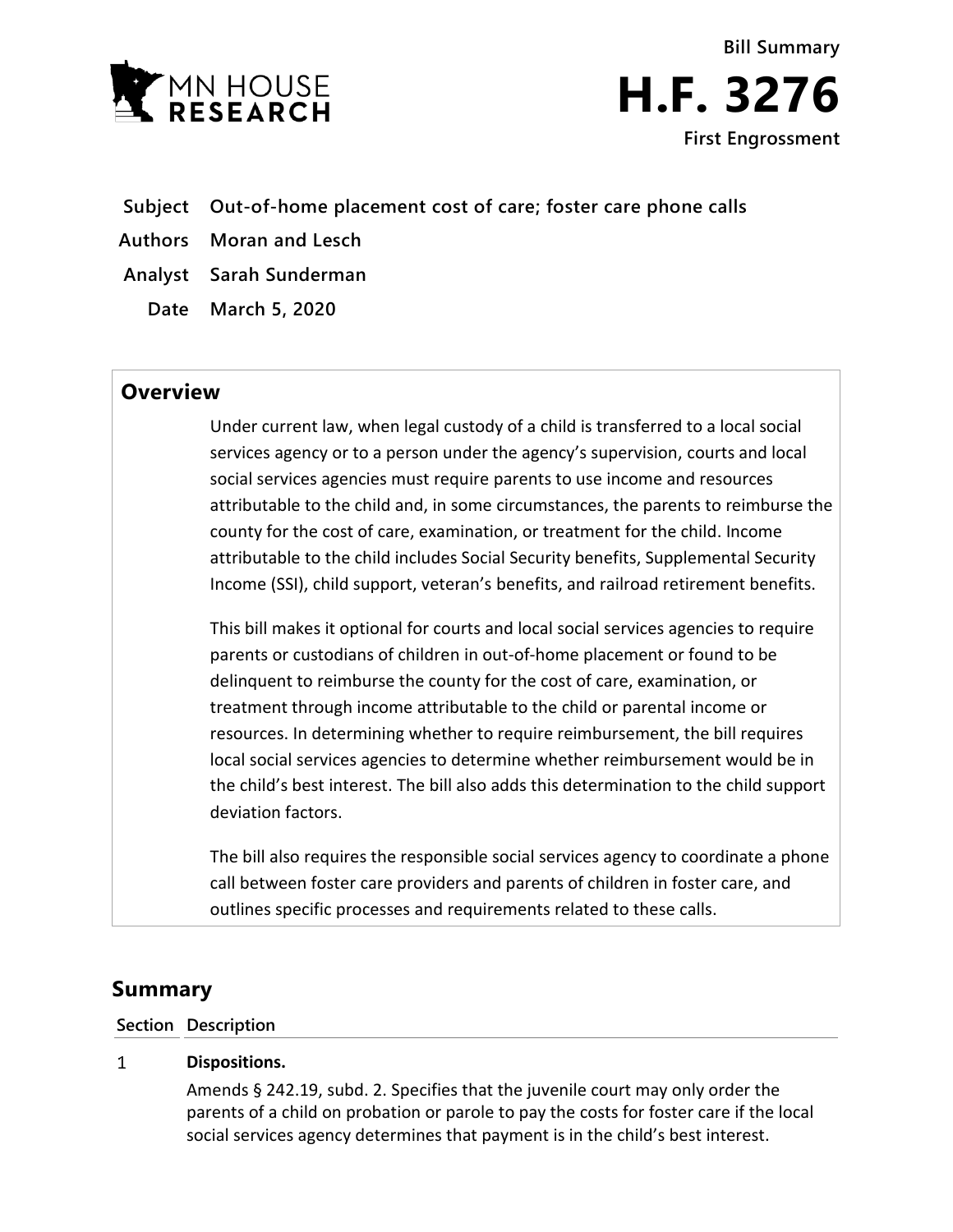# **Section Description**

## $\overline{2}$ **Care, examination, or treatment.**

Amends § 260B.331, subd. 1. (a) Makes it optional for courts and local social services agencies to require parents or custodians to use income and resources attributable to the child to reimburse the county for the cost of care, examination, or treatment.

(b) Requires the local social services agency to determine whether requiring reimbursement from income attributable to the child is in the child's best interests; lists factors to consider when making this determination, related to the parent's ability to meet the child's needs and maintain financial stability.

(c) Makes it optional for courts and local social services agencies to inquire into the parents' ability to reimburse the county for the cost of care, examination, or treatment.

Removes language addressing delinquency cases in which the victim is an immediate family member of the child.

Requires the court to consider any expenses the parents may have incurred as a result of the offense, including attorney's fees and mental health treatment copayments.

Requires the local social services agency to determine whether requiring reimbursement from parents, through fees or child support attributable to the child, is in the child's best interest; lists factors to consider when making this determination.

(d) Adds clarifying language to paragraph outlining withholding process.

## 3 **Agency responsibilities for parents and children in placement.**

Amends § 260C.19. Organizes section into subdivisions, adds headnotes, and makes corresponding changes.

Adds subdivision 6, requiring the responsible social services agency to coordinate a phone call between foster care providers and parents of children in foster care, to share any information regarding the child that would facilitate the child's adjustment to the foster care setting and improve outcomes for the child.

Requires that the call be coordinated as soon as is practicable, or within 48 hours of the child's placement in foster care. Allows for delays under certain circumstances, and requires specific documentation.

Makes this section effective for children entering out-of-home placement or changing placements on or after November 1, 2020.